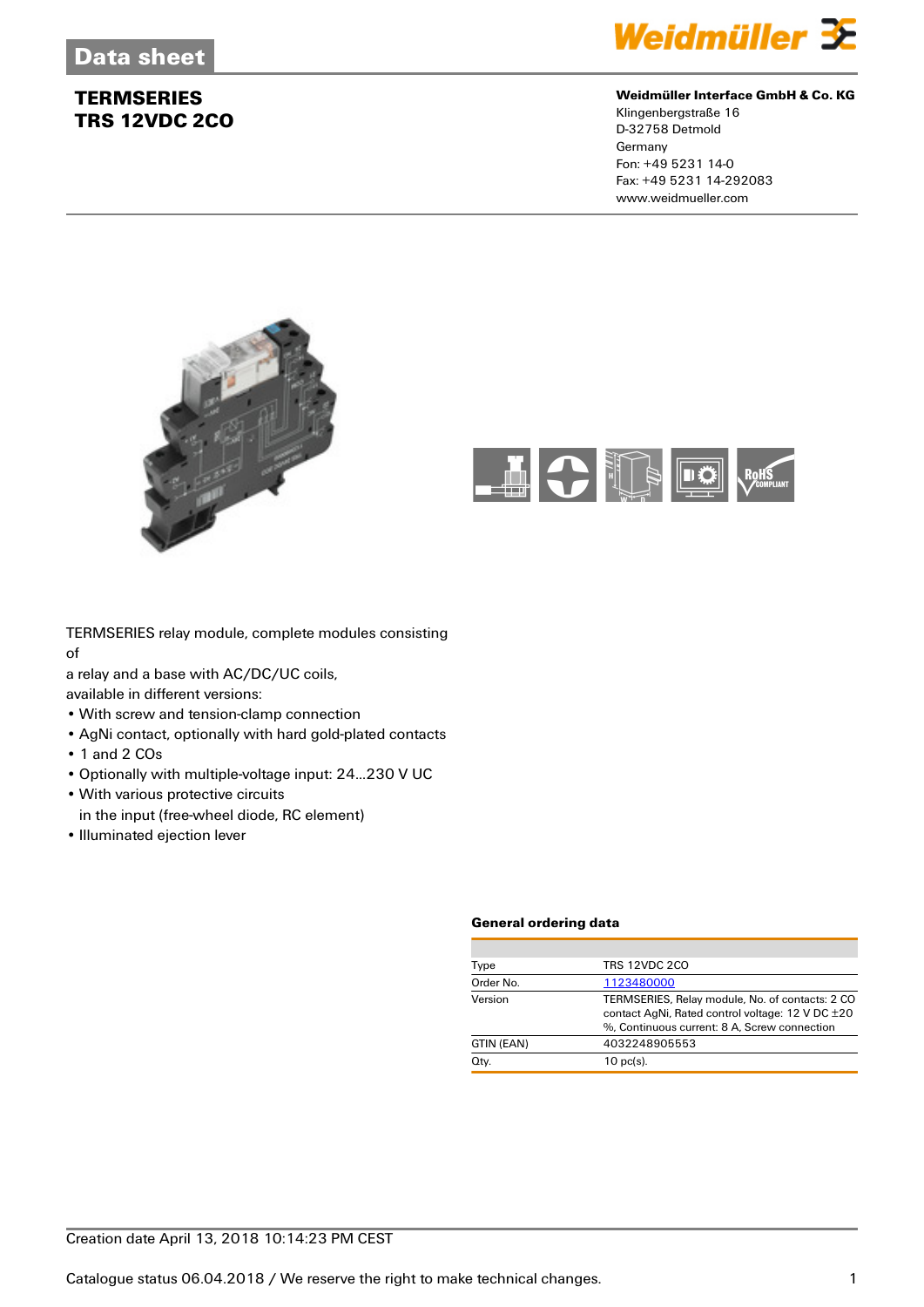# **Technical data**



#### **Weidmüller Interface GmbH & Co. KG**

Klingenbergstraße 16 D-32758 Detmold Germany Fon: +49 5231 14-0 Fax: +49 5231 14-292083

| <b>Dimensions and weights</b>                   |                                                             |                                                                                      |                                   |
|-------------------------------------------------|-------------------------------------------------------------|--------------------------------------------------------------------------------------|-----------------------------------|
|                                                 |                                                             |                                                                                      |                                   |
| Width                                           | 12.8 mm                                                     | Width (inches)                                                                       | $0.504$ inch                      |
| Height                                          | 89.6 mm                                                     | Height (inches)                                                                      | 3.528 inch                        |
| Depth                                           | 87.8 mm                                                     | Depth (inches)                                                                       | 3.457 inch                        |
| Net weight                                      | 56 <sub>g</sub>                                             |                                                                                      |                                   |
| <b>Temperatures</b>                             |                                                             |                                                                                      |                                   |
|                                                 |                                                             |                                                                                      |                                   |
| Humidity                                        | 5-95% rel. humidity, $T_{\rm u}$ =<br>40°C, no condensation | Operating temperature, max.                                                          | 60 °C                             |
| Operating temperature, min.                     | -40 $^{\circ}$ C                                            | Storage temperature, max.                                                            | 85 °C                             |
| Storage temperature, min.                       | -40 $^{\circ}$ C                                            | Operating temperature                                                                | -40 °C60 °C                       |
| Storage temperature                             | -40 °C85 °C                                                 |                                                                                      |                                   |
| Input                                           |                                                             |                                                                                      |                                   |
|                                                 |                                                             |                                                                                      |                                   |
| Rated control voltage                           | 12 V DC ± 20 %<br>400 mW                                    | Rated current DC                                                                     | 33 mA                             |
| Power rating                                    |                                                             | Pull-in/drop-out voltage, typ.<br>Status indicator                                   | 9 V / 2 V DC                      |
| Pull-in/drop-out current, typ.                  | 24 mA / 5 mA DC                                             |                                                                                      | Green LED                         |
| Protective circuit                              | Free-wheel diode, Reverse<br>polarity protection            | Coil voltage of the replacement relay<br>deviating from the rated control voltage No |                                   |
| Coil voltage of the replacement relay           | 12 V DC                                                     |                                                                                      |                                   |
| <b>Output</b>                                   |                                                             |                                                                                      |                                   |
| Rated switching voltage                         | 250 V AC                                                    | Max. switching voltage, AC                                                           | 250V                              |
| Max. switching voltage, DC                      | 250V                                                        | Continuous current                                                                   | 8 A                               |
| Inrush current                                  | 15A/4s                                                      | AC switching capacity (resistive), max.                                              | 2000 VA                           |
| DC switching capacity (resistive), max.         | 192 W @ 24 V                                                | Switch-on delay                                                                      | $\leq$ 8 ms                       |
| Switch-off delay                                |                                                             | Min. switching power                                                                 | 10 mA @ 10 V, 100 mA @            |
|                                                 | $\leq 12$ ms                                                |                                                                                      | 5 V                               |
| Max. switching frequency at rated load          | $0.1$ Hz                                                    |                                                                                      |                                   |
| <b>Contact data</b>                             |                                                             |                                                                                      |                                   |
| Contact type                                    |                                                             | Mechanical service life                                                              |                                   |
|                                                 | 2 CO contact (AgNi)                                         |                                                                                      | $30 \times 10^6$ switching cycles |
| General data                                    |                                                             |                                                                                      |                                   |
| Mounting rail                                   | <b>TS 35</b>                                                | Test button                                                                          | No                                |
| Mechanical switch position indicator            | No                                                          |                                                                                      |                                   |
| <b>Insulation coordination</b>                  |                                                             |                                                                                      |                                   |
|                                                 |                                                             |                                                                                      |                                   |
| Rated voltage                                   | 300 V                                                       | Surge voltage category                                                               | Ш                                 |
| Pollution severity                              | 2                                                           | Protection dearee                                                                    | <b>IP20</b>                       |
| Dielectric strength input - output              | 1.2 $kV_{\text{eff}}/5$ s                                   | Creepage and clearance distance input -<br>output                                    | $\geq 5.5$ mm                     |
| Dielectric strength of neighbouring<br>contacts | 2.5 $kV_{eff}$                                              | Dielectric strength of open contact                                                  | 1 kV $_{\text{eff}}$ / 1 min      |
| Dielectric strength to mounting rail            | 4 kV $_{\text{eff}}$ / 1 min.                               | Impulse withstand voltage                                                            | 6 kV (1.2/50 µs)                  |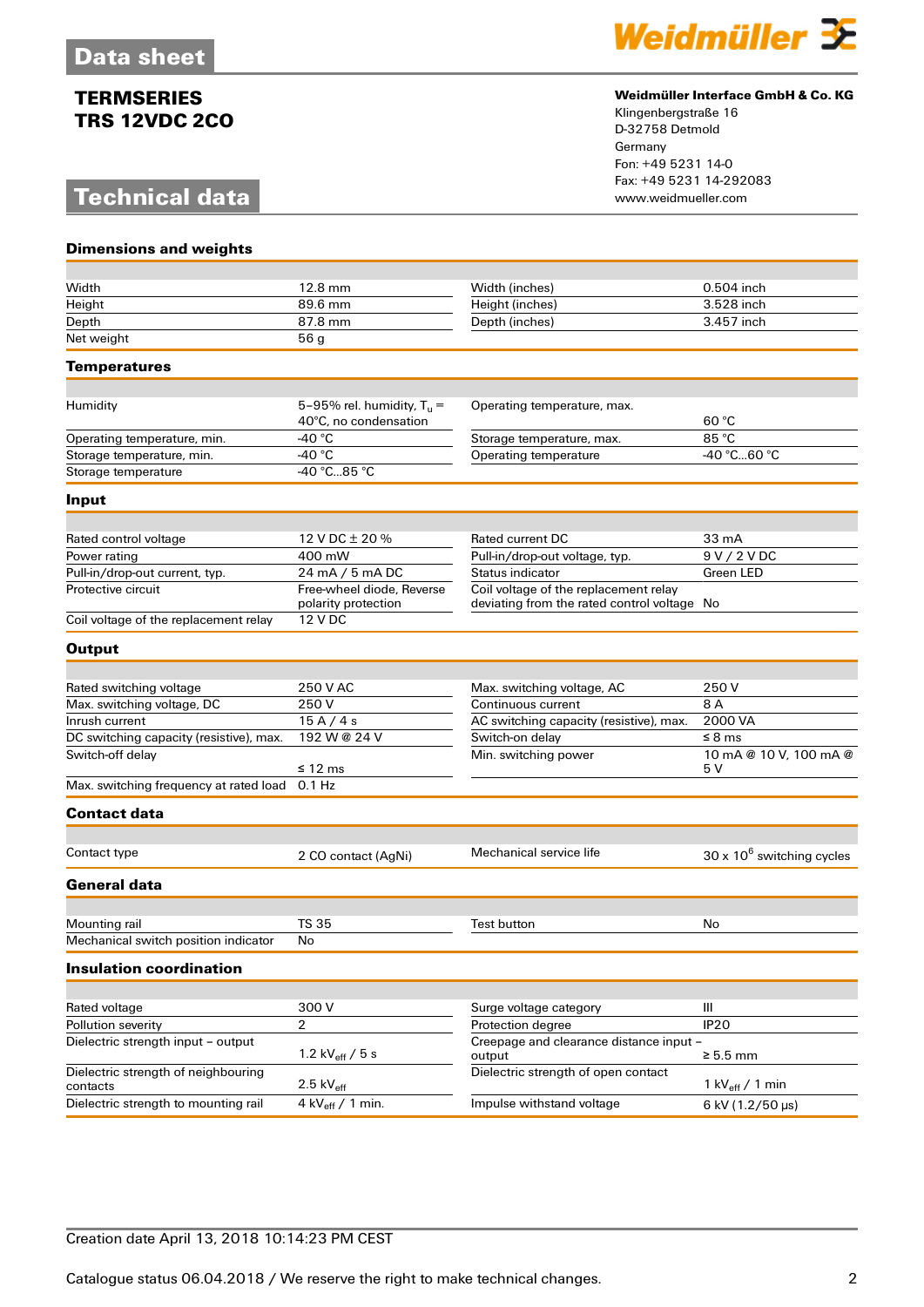# **Technical data**



#### **Weidmüller Interface GmbH & Co. KG**

Klingenbergstraße 16 D-32758 Detmold Germany Fon: +49 5231 14-0 Fax: +49 5231 14-292083

| <b>Further details of approvals / standards</b>                                               |                                                        |                                                                                               |                                 |
|-----------------------------------------------------------------------------------------------|--------------------------------------------------------|-----------------------------------------------------------------------------------------------|---------------------------------|
| <b>Standards</b>                                                                              | EN 50178, EN 55011, EN<br>61000-6-1, 2, 4              | Certificate No. (DNVGL)                                                                       | TAA00001E5                      |
| Certificate no. (cULus)                                                                       | E141197                                                |                                                                                               |                                 |
| <b>Connection data</b>                                                                        |                                                        |                                                                                               |                                 |
|                                                                                               |                                                        |                                                                                               |                                 |
| Wire connection method                                                                        | Screw connection                                       | Stripping length, rated connection                                                            | 8 mm                            |
| Tightening torque, max.                                                                       | $0.4$ Nm                                               | Clamping range, rated connection                                                              | $1.5$ mm <sup>2</sup>           |
| Clamping range, min.                                                                          | $0.14 \, \text{mm}^2$                                  | Clamping range, max.                                                                          | $2.5 \text{ mm}^2$              |
| Wire connection cross section AWG.                                                            |                                                        | Wire connection cross section AWG,                                                            |                                 |
| min.                                                                                          | <b>AWG 26</b>                                          | max.                                                                                          | <b>AWG 14</b>                   |
| Wire cross-section, solid, min.                                                               | $0.14 \, \text{mm}^2$                                  | Wire cross-section, solid, max.                                                               | $2.5$ mm <sup>2</sup>           |
| Wire connection cross-section, finely<br>stranded, min.                                       | $0.14 \, \text{mm}^2$                                  | Wire connection cross section, finely<br>stranded, max.                                       | $2.5$ mm <sup>2</sup>           |
| Wire cross-section, finely stranded, min.<br>(AWG)                                            | AWG 26                                                 | Wire cross-section, finely stranded, max.<br>(AWG)                                            | <b>AWG 14</b>                   |
| Wire connection cross-section, finely<br>stranded with wire-end ferrules DIN<br>46228/4, min. | $0.25$ mm <sup>2</sup>                                 | Wire connection cross-section, finely<br>stranded with wire-end ferrules DIN<br>46228/4, max. | $2.5 \text{ mm}^2$              |
| Conductor cross-section, flexible, AEH<br>(DIN 46228-1), min.                                 | $0.25$ mm <sup>2</sup>                                 | Conductor cross-section, flexible, AEH<br>(DIN 46228-1), max.                                 | $2.5 \text{ mm}^2$              |
| Wire connection cross section, finely                                                         |                                                        | Wire cross-section, finely stranded, two                                                      |                                 |
| stranded, two clampable wires, min.                                                           | $0.5$ mm <sup>2</sup>                                  | clampable wires, max.                                                                         | $1 \text{ mm}^2$                |
| Twin wire-end ferrules, min.                                                                  | $0.5$ mm <sup>2</sup>                                  | Twin wire-end ferrules, max.                                                                  | $1 \text{ mm}^2$                |
| <b>Blade</b> size                                                                             | size PHO                                               | Gauge to IEC 60947-1                                                                          | A <sub>1</sub> , B <sub>1</sub> |
| <b>Rated data UL</b>                                                                          |                                                        |                                                                                               |                                 |
| Ambient temperature (operational), max. 60 °C                                                 |                                                        | Connection cross-section AWG, min.                                                            | <b>AWG 26</b>                   |
| Connection cross-section AWG, max.                                                            |                                                        | Type of conductor                                                                             | rigid copper conductor,         |
|                                                                                               | <b>AWG 14</b>                                          |                                                                                               | flexible copper conductor       |
| Tightening torque, max.                                                                       | $0.4$ Nm                                               | Pollution severity level                                                                      | $\overline{2}$                  |
| <b>Classifications</b>                                                                        |                                                        |                                                                                               |                                 |
|                                                                                               |                                                        |                                                                                               |                                 |
| <b>ETIM 5.0</b>                                                                               | EC001437                                               | <b>ETIM 6.0</b>                                                                               | EC001437                        |
| eClass 6.2                                                                                    | 27-37-16-01                                            | eClass 7.1                                                                                    | 27-37-16-01                     |
| eClass 8.1                                                                                    | 27-37-16-01                                            | eClass 9.0                                                                                    | 27-37-16-01                     |
| eClass 9.1                                                                                    | 27-37-16-01                                            |                                                                                               |                                 |
| <b>Product information</b>                                                                    |                                                        |                                                                                               |                                 |
|                                                                                               |                                                        |                                                                                               |                                 |
| Descriptive text ordering data                                                                | Spare relay<br>Type: RCL424012<br>Orderno.: 4058560000 |                                                                                               |                                 |
| Descriptive text technical data                                                               | Accessories page.                                      | Accessories and dimensional drawings: refer to the TERMSERIES                                 |                                 |
| <b>Approvals</b>                                                                              |                                                        |                                                                                               |                                 |
|                                                                                               |                                                        |                                                                                               |                                 |
| Approvals                                                                                     | C E                                                    | $\frac{1}{\sqrt{1-\frac{1}{2}}\sqrt{\frac{1}{2}}\left(\frac{1}{\sqrt{1-\frac{1}{2}}}\right)}$ |                                 |

ROHS Conform

#### Creation date April 13, 2018 10:14:23 PM CEST

Catalogue status 06.04.2018 / We reserve the right to make technical changes. 33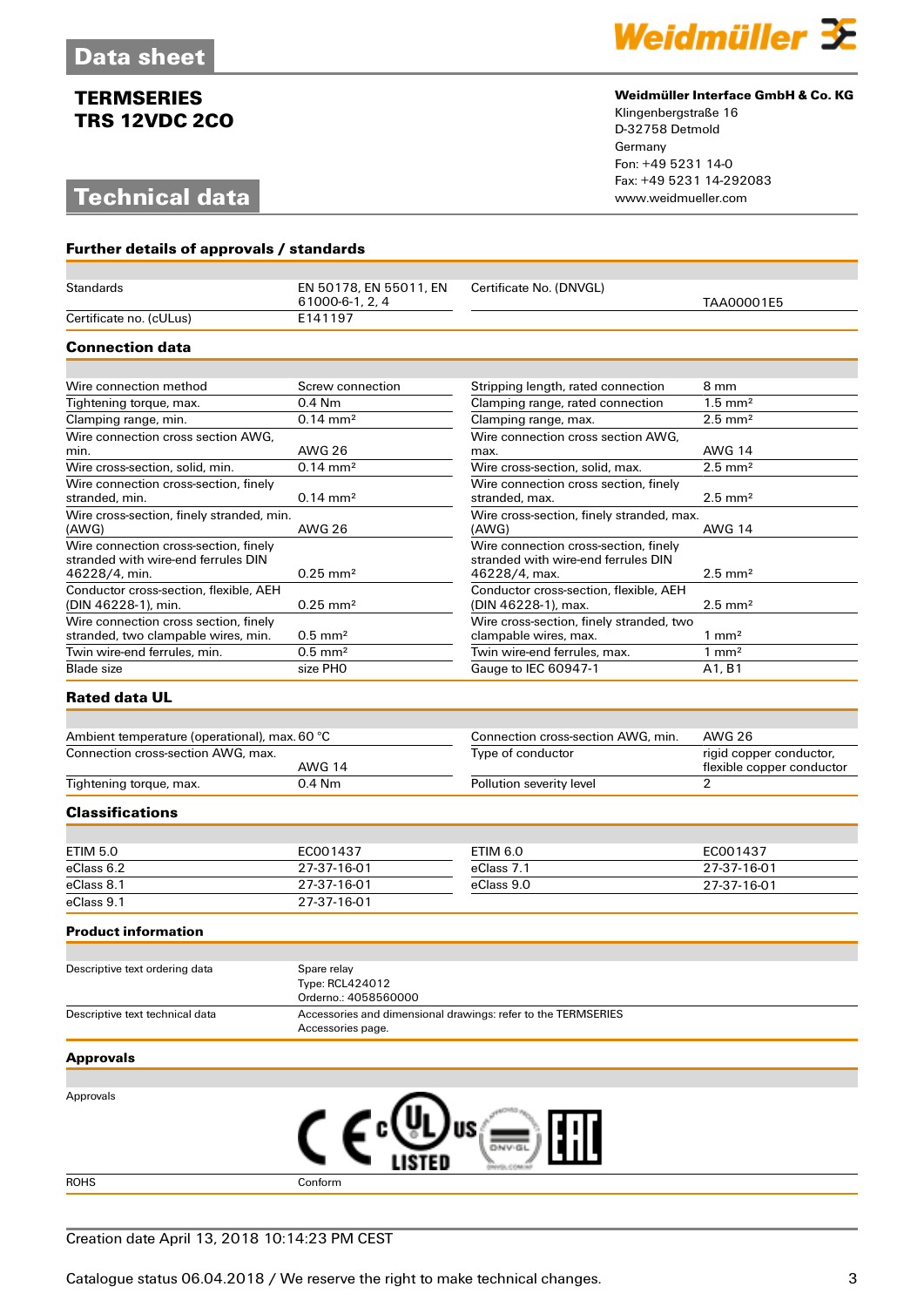# **Technical data**

### **Downloads**

| Weidmüller $\mathbf \Xi$ |  |  |
|--------------------------|--|--|
|                          |  |  |

### **Weidmüller Interface GmbH & Co. KG**

Klingenbergstraße 16 D-32758 Detmold Germany Fon: +49 5231 14-0 Fax: +49 5231 14-292083

| Approval/Certificate/Document of |                               |
|----------------------------------|-------------------------------|
| Conformity                       | DE PA5600 160229 001.pdf      |
| Brochure/Catalogue               | CAT 4.2 ELECTR 15/16 EN       |
| <b>Engineering Data</b>          | EPLAN, WSCAD, Zuken E3.S      |
| <b>Engineering Data</b>          | <b>STEP</b>                   |
| User Documentation               | <b>Operating Instructions</b> |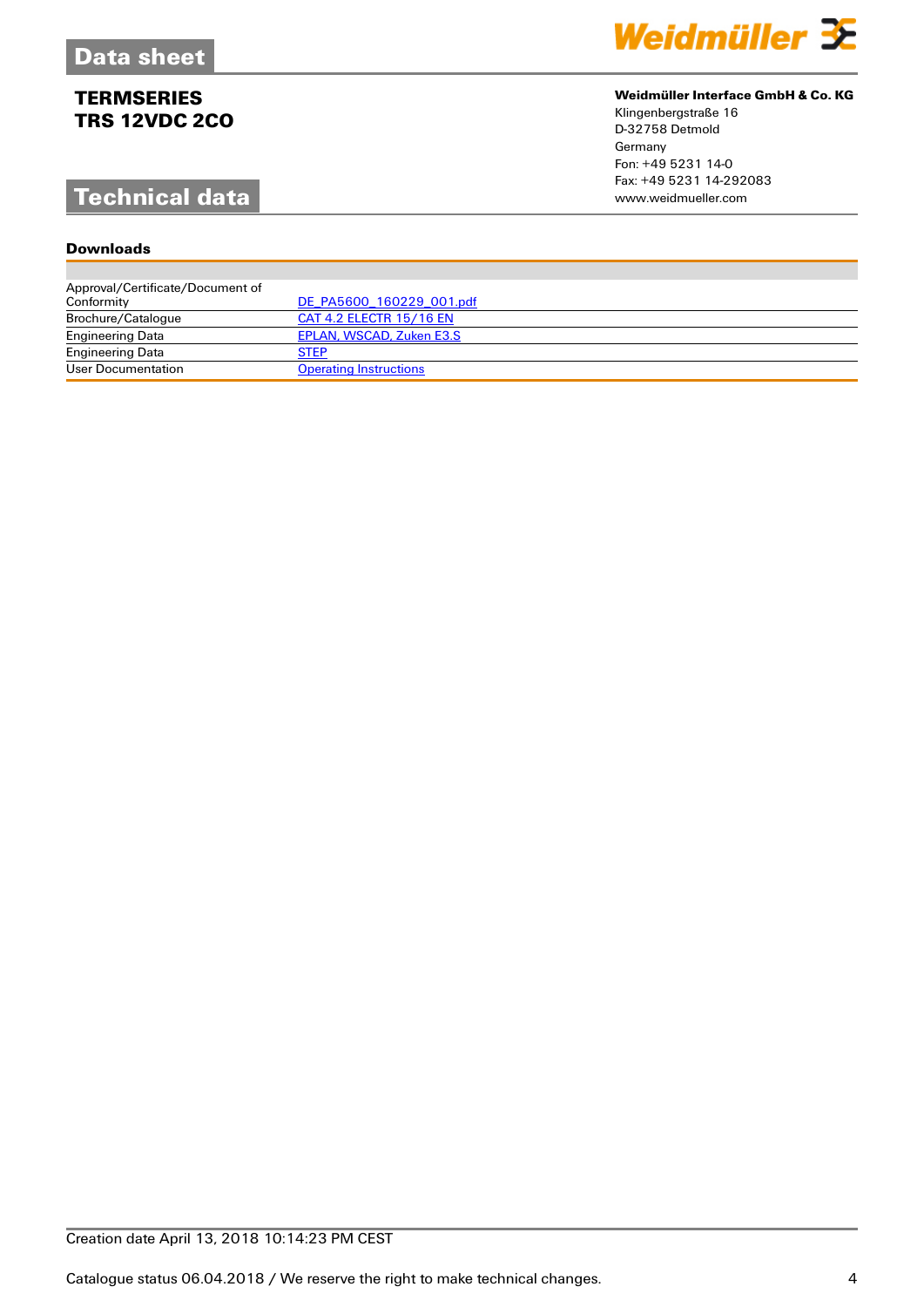# **Drawings**



### **Weidmüller Interface GmbH & Co. KG**

Klingenbergstraße 16 D-32758 Detmold Germany Fon: +49 5231 14-0 Fax: +49 5231 14-292083